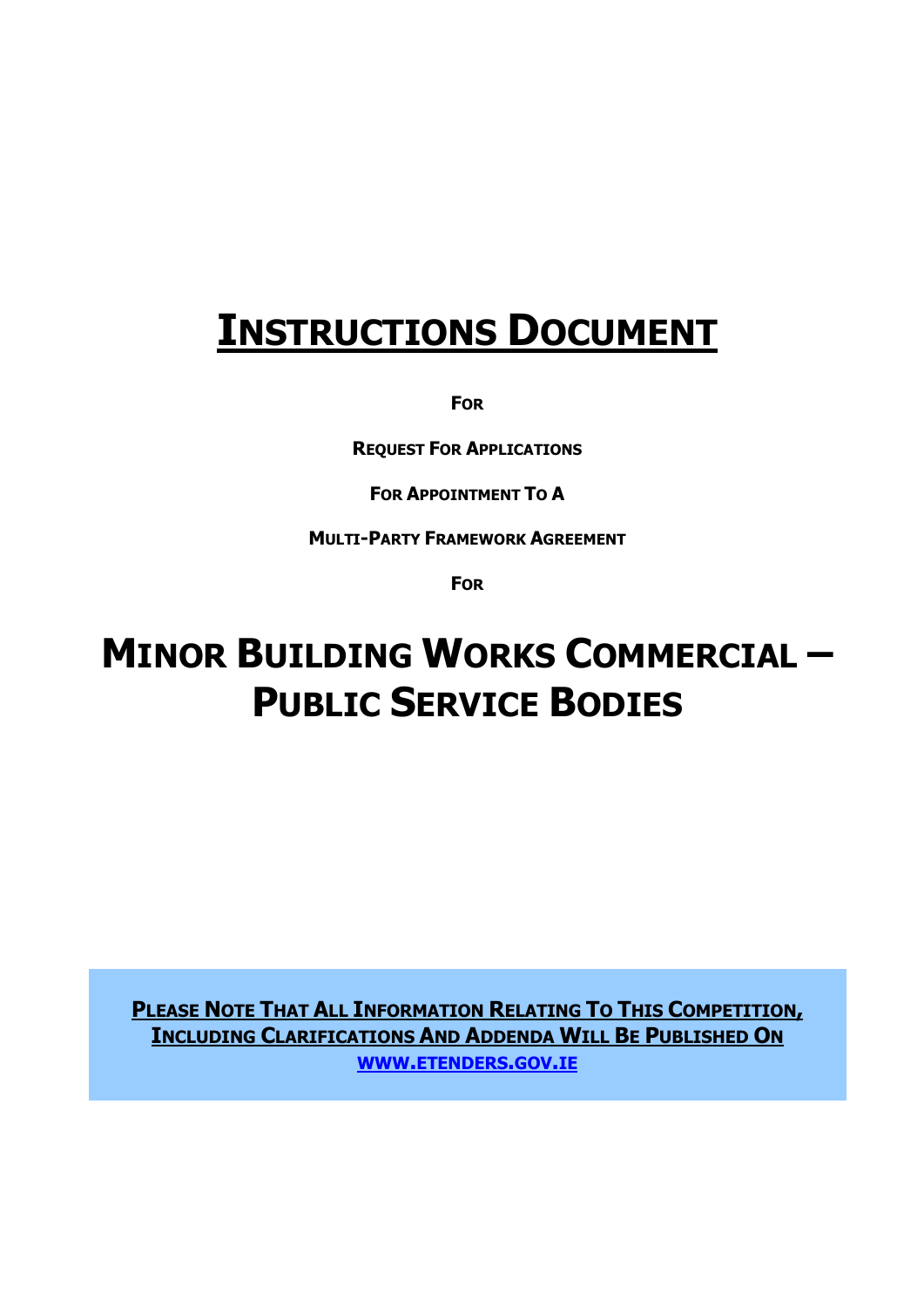#### THIS PAGE IS INTENTIONALLY BLANK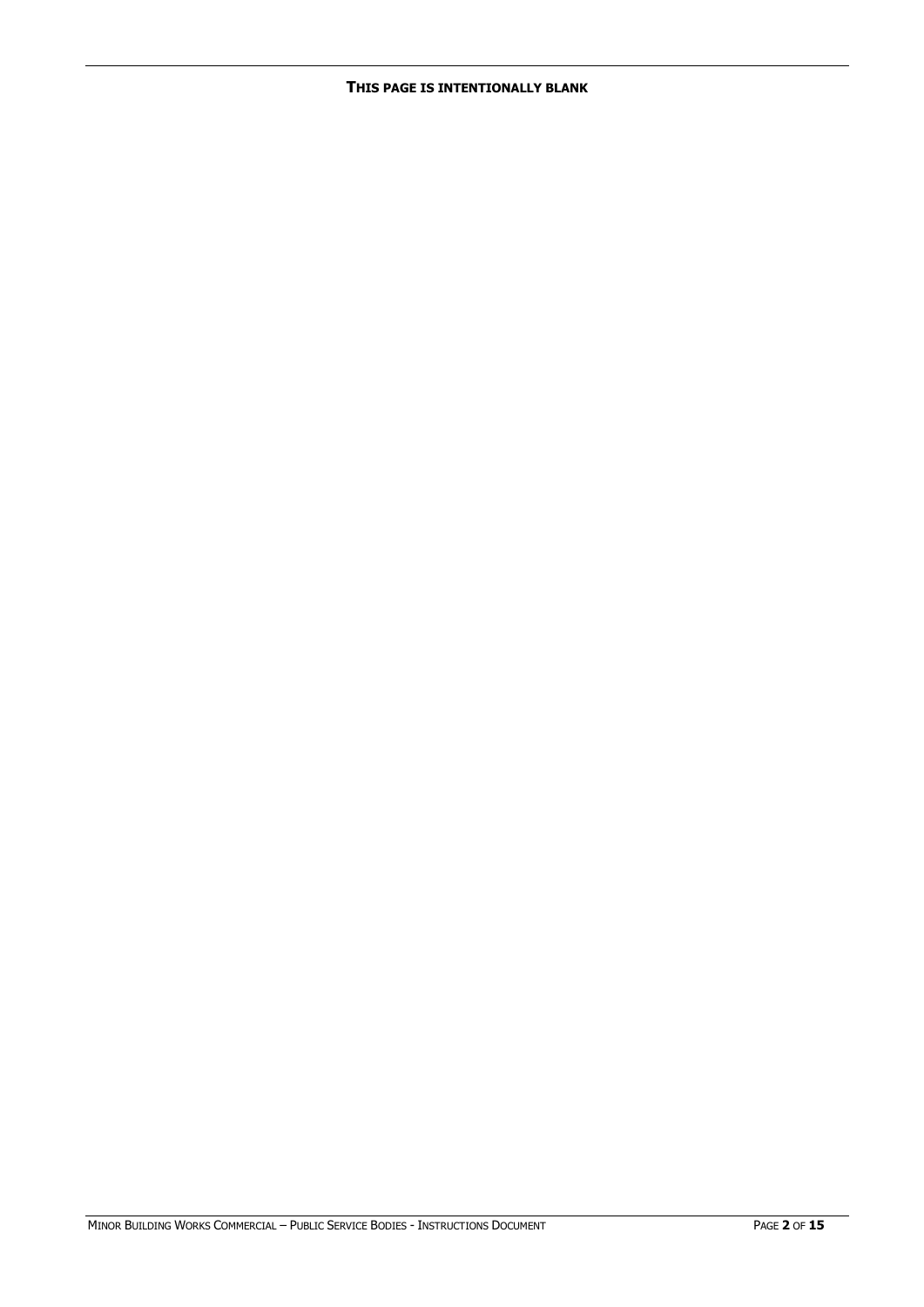# **TABLE OF CONTENTS**

| 1.0 |      |             |  |  |  |
|-----|------|-------------|--|--|--|
|     | 1.1  |             |  |  |  |
|     | 1.2  |             |  |  |  |
|     | 1.3  |             |  |  |  |
|     | 1.4  |             |  |  |  |
|     | 1.5  |             |  |  |  |
| 2.0 |      |             |  |  |  |
|     | 2.1  |             |  |  |  |
| 3.0 |      |             |  |  |  |
|     | 3.1  |             |  |  |  |
|     | 3.2  | <b>ESPD</b> |  |  |  |
|     | 3.3  |             |  |  |  |
|     | 3.4  |             |  |  |  |
|     | 3.5  |             |  |  |  |
|     | 3.6  |             |  |  |  |
|     | 3.7  |             |  |  |  |
|     | 3.8  |             |  |  |  |
|     | 3.9  |             |  |  |  |
|     | 3.10 |             |  |  |  |
| 4.0 |      |             |  |  |  |
|     | 4.1  |             |  |  |  |
|     | 4.2  |             |  |  |  |
|     | 4.3  |             |  |  |  |
|     | 4.4  |             |  |  |  |
|     | 4.5  |             |  |  |  |
|     | 4.6  |             |  |  |  |
|     | 4.7  |             |  |  |  |
|     | 4.8  |             |  |  |  |
|     | 4.9  |             |  |  |  |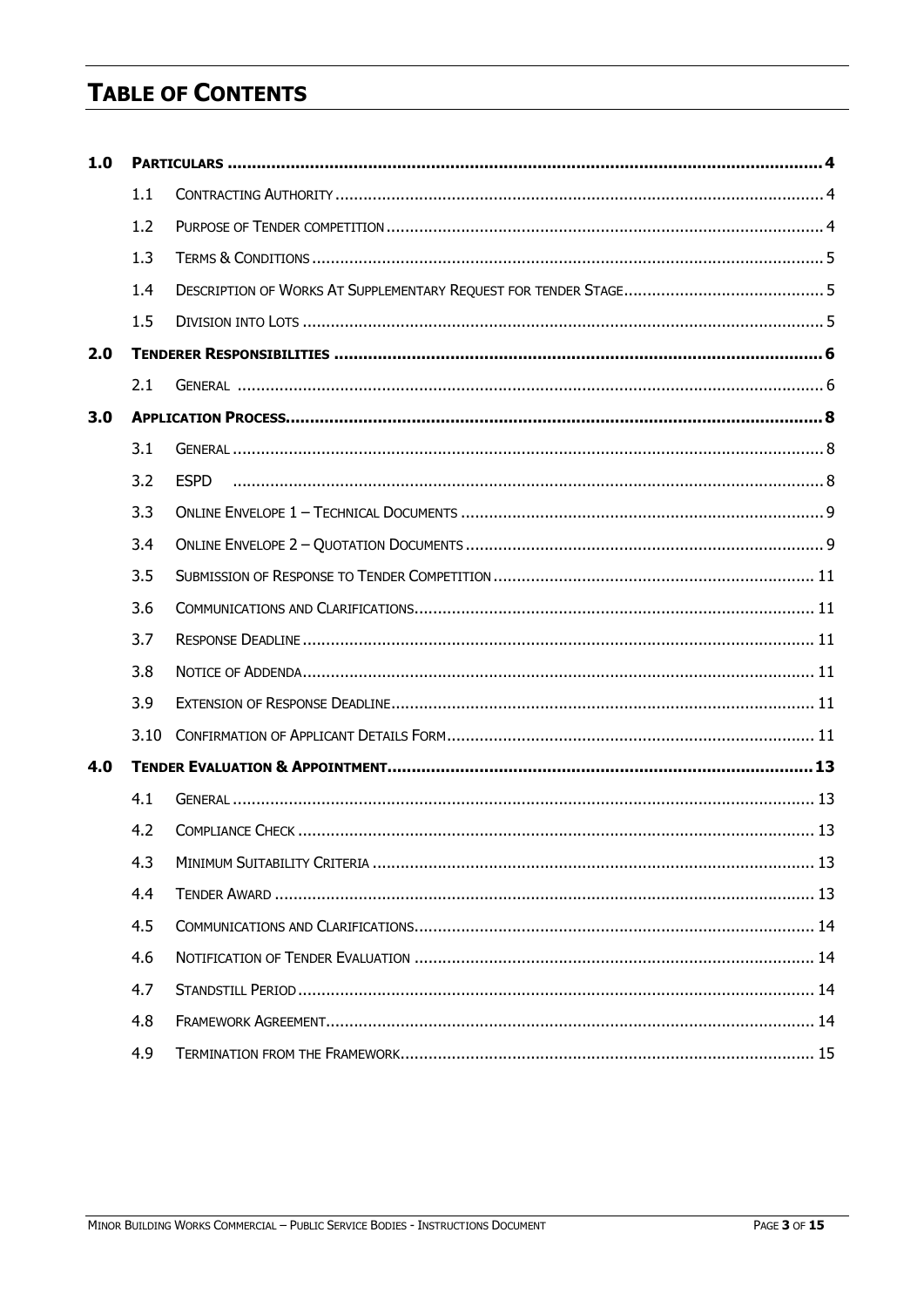## 1.0 PARTICULARS

### 1.1 CONTRACTING AUTHORITY

- $1.1.1$ The Local Government Operational Procurement Centre (LGOPC)<sup>1</sup> acting as a Central Purchasing Body (CPB)<sup>2</sup> under the auspices of Kerry County Council is coordinating the establishment of a Framework Agreement<sup>3</sup> of Minor Building Works Contractors4 for works on Public Service Commercial Properties on behalf of Contracting Authorities.
- $1.1.2$ Contracting Authorities include:
	- Ministers of the Government of Ireland; Central Government Departments; offices and noncommercial agencies and organisations which have a formal reporting and legal relationship to Central Government Departments, including all local authorities in Ireland (as defined in the Local Government Act 2014), (themselves including regional assemblies, local enterprise boards and library bodies), and those approved housing bodies which also constitute "bodies governed by public law" within the meaning of Regulation 2 of the European Union (Award of Public Authority Contracts Regulations 2016 (S. I. No. 284 of 2016), listed on the Register of Approved Housing Bodies maintained by the Department of Housing, Planning, Community and Local Environment currently approved under section 6 of the Housing Act 1992;
	- Contracting authorities in the Irish health sector including but not limited to the Health Service Executive (HSE); the Health Information and Quality Authority (HIQA) and HSE funded Agencies delivering health & personal social services funded by more than 50% from Exchequer funds;
	- Contracting authorities which are Third Level Educational Institutions (including universities, institutes of technology and members of the Education Procurement Service);
	- Contracting authorities which are Education and Training Boards (ETBs) and ETB schools, and primary, post-primary, special and secondary schools as well as ETBs acting on behalf of schools;
	- An Garda Síochana (Police);
	- The Irish Prison Service;
	- The Defence Forces.
- $1.1.3$ Notwithstanding the entitlement of the above mentioned Contracting Authorities to utilise this Framework Agreement, neither the LGOPC nor the Contracting Authorities give any assurances as to the level of engagement or expenditure by Contracting Authorities through this Framework Agreement.

### 1.2 PURPOSE OF TENDER COMPETITION

- $1.2.1$ The purpose of this competition is to establish a multi-party Framework Agreement for the provision of Minor Building Works within commercial properties across the public service.
- $1.2.2$ Tenderers<sup>5</sup> that are admitted to the Framework Agreement will be invited to participate in Supplementary Requests for Tender<sup>6</sup> (SRFTs) issued by Contracting Authorities for the provision of the works and/or services described in the Terms & Conditions.

<sup>5</sup> means an entity that submits a tender.

<sup>&</sup>lt;sup>1</sup> The LGOPC is responsible for the development and implementation of all Central Purchasing Mechanisms for the Category Councils of Plant Hire and Minor Building Works & Civils as established by the Office of Government Procurement.

<sup>2</sup> means a contracting authority or a contracting entity within the meaning of Regulation 2(1) of the European Union (Award of Public Authority Contracts) Regulations 2016 providing centralised purchasing activities and possibly, ancillary purchasing activities.

<sup>&</sup>lt;sup>3</sup> means the Framework Agreement and the Terms & Conditions Document.

<sup>&</sup>lt;sup>4</sup> means Tenderers admitted to the Framework Agreement and shall have the same meaning as Supplier on the www.supplygov.ie system.

<sup>&</sup>lt;sup>6</sup> means a tender request issued via www.supplygov.ie by the Contracting Authority to the Contractors, undertaken in accordance with the procedure set out in the Terms & Conditions.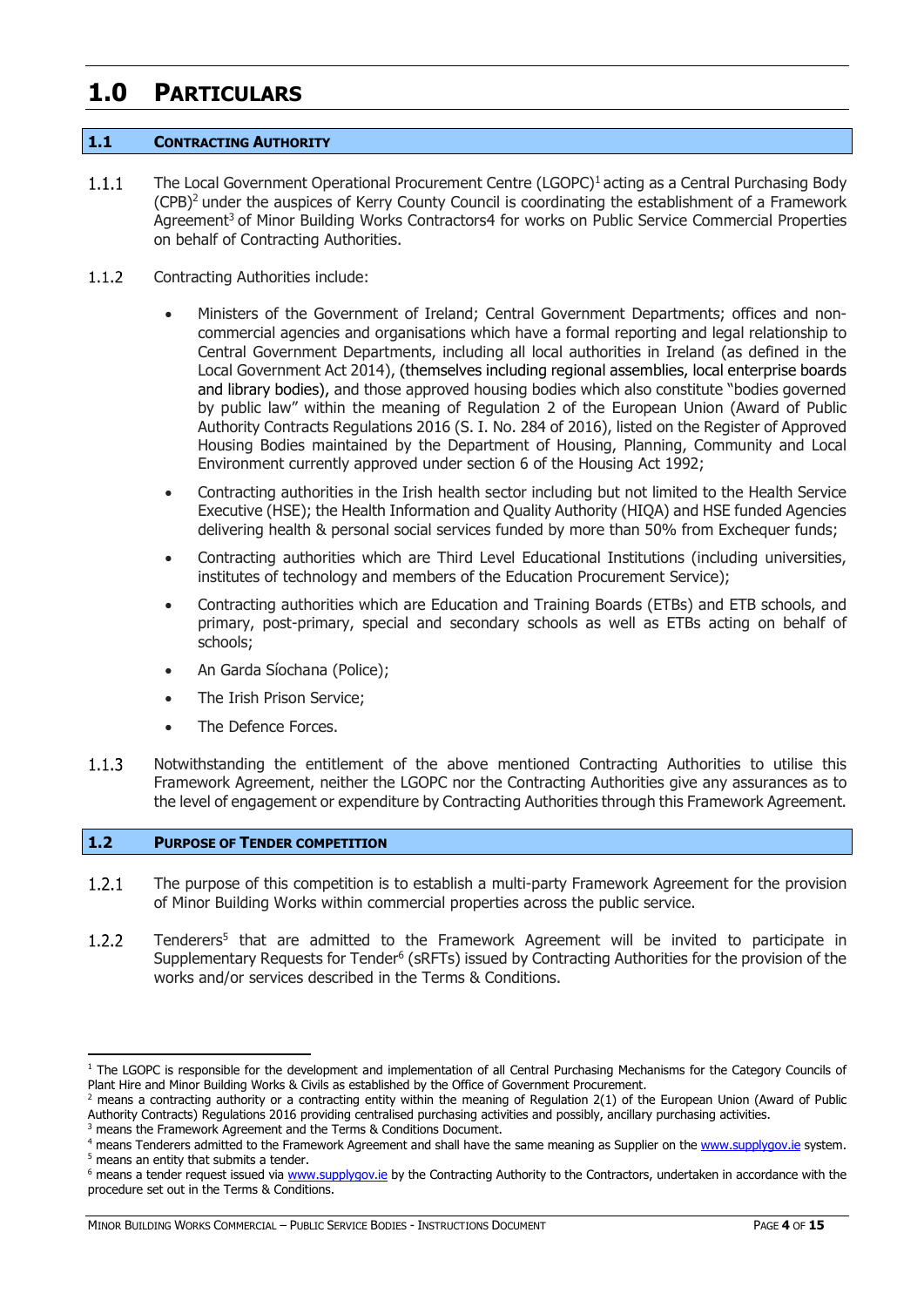- $1.2.3$ The total value of sRFT contracts that will be awarded pursuant to this Framework Agreement is estimated to exceed the threshold for the application of the EU Procurement Directives.
- $1.2.4$ It is anticipated that the Framework Agreement will commence in Quarter 3, 2019 and that the term of the Framework Agreement will be two (2) years with the option, at the sole discretion of the LGOPC, to extend the term of the Framework Agreement for two (2) further periods of one (1) year each unless it is otherwise terminated in accordance with the provisions of the Framework Agreement.
- $1.2.5$ This tender competition supersedes and replaces all previous documentation, communications and correspondence between the LGOPC and Tenderers in relation to the subject matter of this tender competition, and Tenderers should place no reliance on such previous documentation and correspondence.

### 1.3 TERMS & CONDITIONS

 $1.3.1$ All terms and conditions regarding this competition, the establishment of the Framework Agreement and for the award of sRFT are set out in the Terms & Conditions document included with the Tender Documents<sup>7</sup>.

#### 1.4 DESCRIPTION OF WORKS AT SUPPLEMENTARY REQUEST FOR TENDER STAGE

 $1.4.1$ As set out in the Terms & Conditions.

#### 1.5 DIVISION INTO LOTS

Not Applicable to this framework.

 $^7$  means this Instructions Document, Online Qualification questions, Pricing Document, Terms & Conditions and Framework Agreement.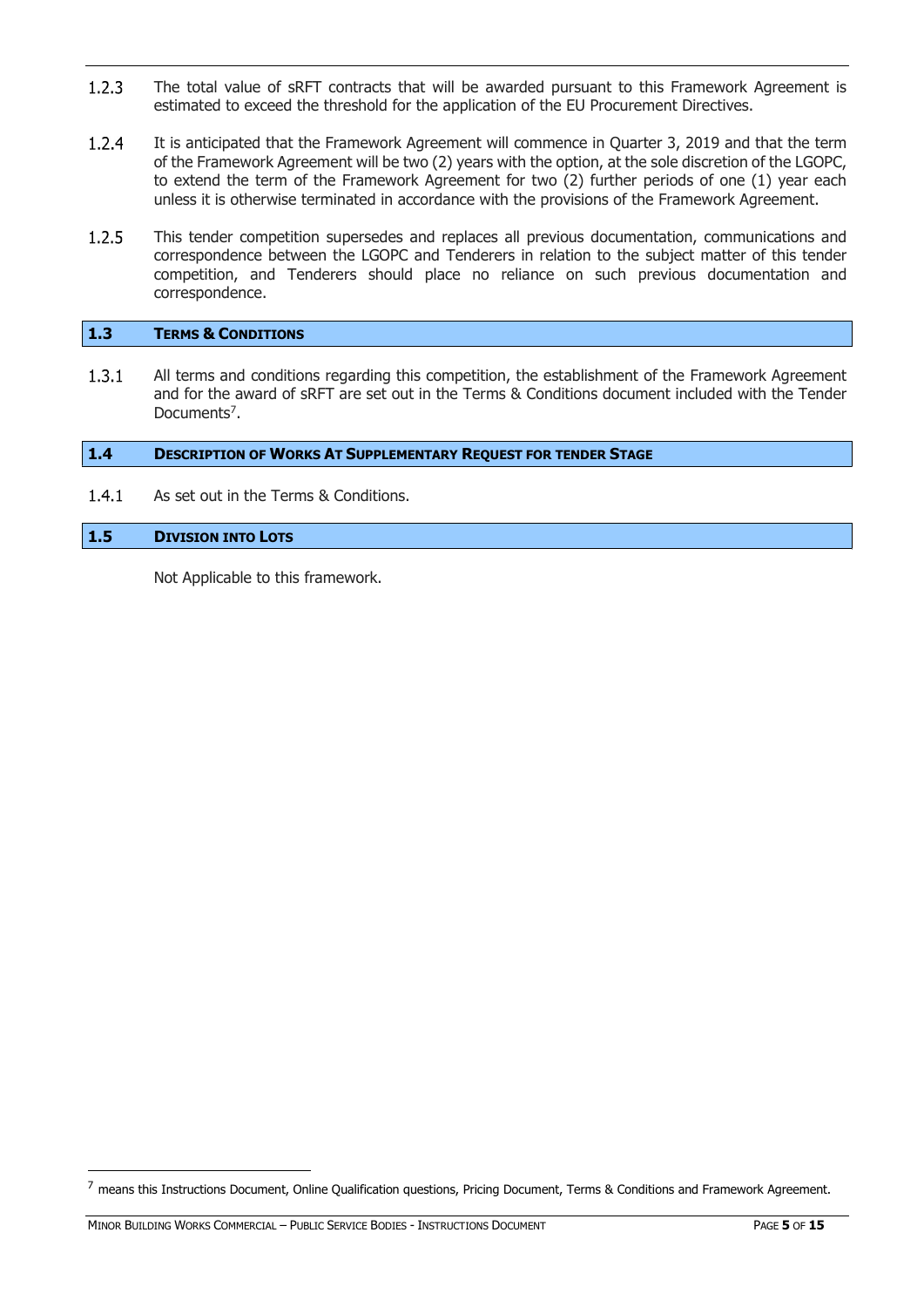## 2.0 TENDERER RESPONSIBILITIES

#### 2.1 GENERAL

- $2.1.1$ Applications must be submitted electronically via **www.etenders.gov.ie**<sup>8</sup>.
- $2.1.2$ Tenderers are advised to commence their Application as early as possible to allow sufficient time to address the requirements of this tender competition.
- $2.1.3$ Tenderers may edit their Application at any stage up to the Response Deadline<sup>9</sup>.
- $2.1.4$ Tenderers not currently registered on **www.etenders.gov.ie** must register as a 'Supplier' on www.etenders.gov.ie to be able to make an application.
- $2.1.5$ Applications in any other format (including hardcopy submissions) will not be accepted.
- $2.1.6$ Tenderers must:
	- fully comply with these Instructions when preparing their Application and participating in this process.
	- read the Tender Documents and ensure that they fully understand the requirements of the tender competition prior to applying.
	- submit any queries in relation to the requirements of this tender competition via the messaging function on www.etenders.gov.ie no later than 10 calendar days prior to the Response Deadline.
	- complete all elements of the online application via www.etenders.gov.ie (online envelope 1 Technical documents and online envelope 2 Quotation documents).
	- ensure that their Application is submitted online via www.etenders.gov.ie by the stated Response Deadline.
	- be aware that the "Submit Response" button will be disabled automatically upon the expiration of the response deadline.
	- respond to queries/requests for clarification both during the tender period and post tender as may be issued by the LGOPC via www.etenders.gov.ie.
	- take into account the fact that upload speeds vary.
	- note there is a maximum upload limit of 2.14GB per file. Documents larger than this should be divided into smaller files prior to upload.
	- ensure electronic documents are not corrupt. The Contracting Authority is not responsible for corruption in electronic documents.
- $2.1.7$ The LGOPC does not issue hard copy correspondence relating to any aspect of this competition and it is the responsibility of the Tenderer to ensure that the correct incoming email address for the receipt of all electronic correspondence is stored on www.etenders.gov.ie. If the links are not working in any electronic correspondence (due to internal firewalls or IT security), log in directly via the www.etenders.gov.ie portal to view any new activity. It is the responsibility of Tenderers to log on to www.etenders.gov.ie regularly to ensure that they are aware of any new activity and should not rely solely on email notifications from LGOPC via www.etenders.gov.ie. All Tenderers should include noreply@eu-supply.com in their spam filters (if they use a filtering tool) in order to receive notifications. The LGOPC shall have no liability in respect of a Tenderer not receiving email notifications or any failure on the part of a Tenderer to regularly check www.etenders.gov.ie.

<sup>&</sup>lt;sup>8</sup> means the Irish Government's electronic tendering platform administered by the Office of Government Procurement.

<sup>9</sup> means the latest date & time for submission of Applications for admittance to the Framework Agreement.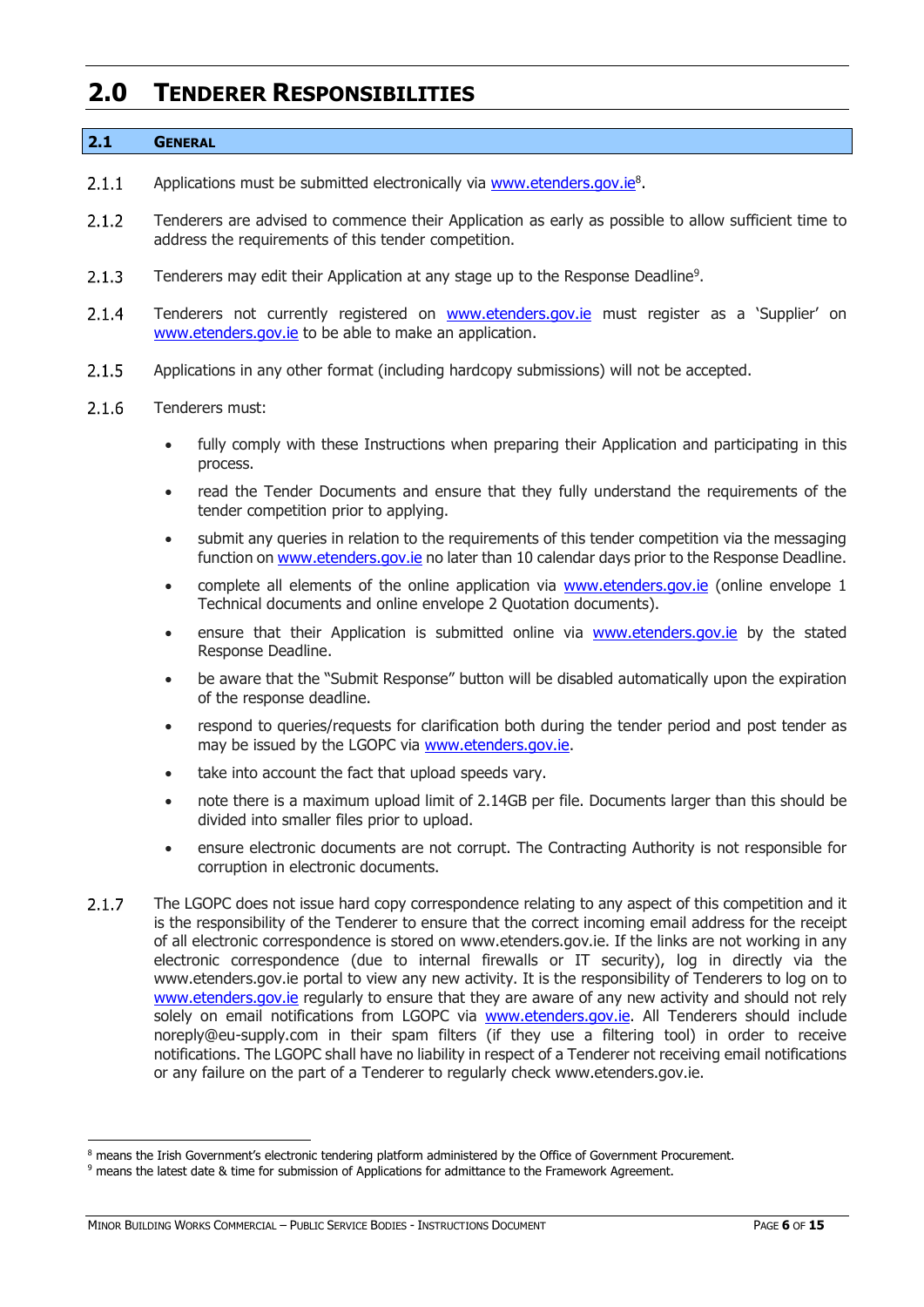- $2.1.8$ Should a Tenderer experience any technical difficulty with any aspect of their Application on www.etenders.gov.ie please contact the eTenders Support Desk for technical assistance. Email etenders@eu-supply.com or Telephone: 353 (0) 21 243 92 77 (09:00am – 17:30pm GMT).
- Tenderers can make only one  $(1)$  Application (per entity<sup>10</sup>) in response to this tender competition.  $2.1.9$

 $10$  means 'economic operator' as defined in EU Directive 2014/24 – EU Procurement Directive.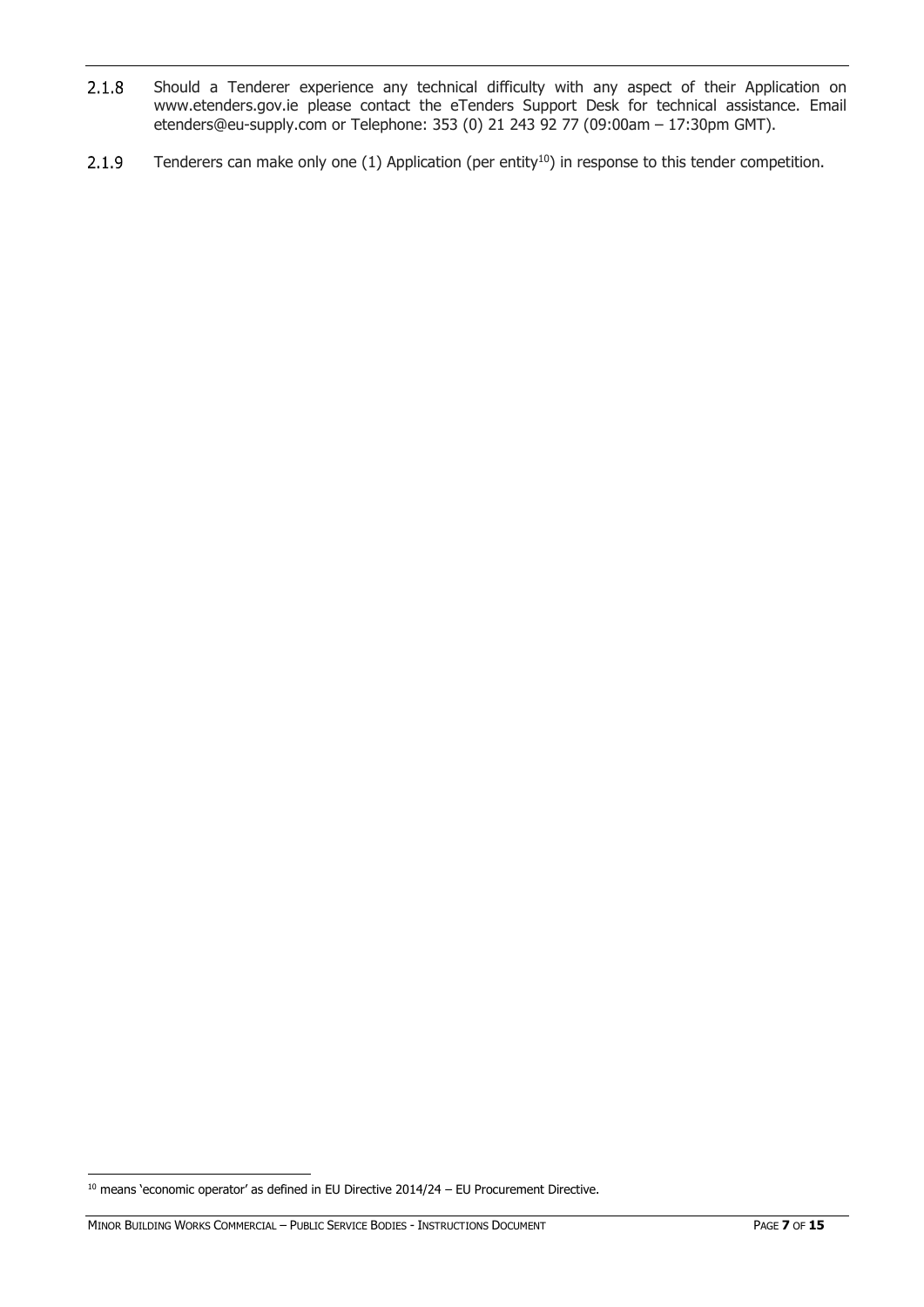## 3.0 APPLICATION PROCESS

#### 3.1 GENERAL

- 3.1.1 All Applications must be made via www.etenders.gov.ie. Applications in any other format (including hardcopy) will not be accepted and will result in the application being deemed non-compliant.
- 3.1.2 Tenderers must fully complete and submit the following in order to make a compliant application:
	- 3.1.2.1. An online European Single Procurement Document (hereinafter referred to as the "ESPD")
	- 3.1.2.2. Online Envelope 1 (Technical Documents): Tenderers must complete online envelope 1 Technical documents;
	- 3.1.2.3. Online Envelope 2 (Quotation Documents): Tenderers must complete online envelope 2 Quotation documents;
	- 3.1.2.4. Bill of Quantities: Tenderers are required to submit a completed Bill of Quantities; and
	- 3.1.2.5. All supporting documentation as identified in the Tender Documents
- 3.1.3 A User Guide is available on www.etenders.gov.ie for further information on Tender Management.

#### 3.2 ESPD

- 3.2.1 The ESPD is a self-declaration of the Tenderer's financial status, abilities and suitability for a public procurement procedure and is used as preliminary evidence of fulfilment of the conditions required in public procurement procedures across the European Union.
- 3.2.2 The Tenderer is described as the "Economic Operator" in parts of the ESPD and accordingly we describe the Tenderer as "the Economic Operator (the Tenderer)" below.
- 3.2.3 Tenderers can access the ESPD by clicking on "*Manage ESPD Responses*" in the ESPD section on www.etenders.gov.ie and selecting 'Create'.
- 3.2.4 Part I of the ESPD relates to information concerning the contracting authority and the procurement procedure and does not require any input on the part of the Economic Operator (the Tenderer).
- 3.2.5 Part II of the ESPD relates to information concerning the Economic Operator (the Tenderer) and requires input on the part of the Economic Operator (the Tenderer) and includes the following:
	- Section A: This section has been pre-populated with the details entered by the Economic Operator (the Tenderer) when creating its profile on eTenders. The Economic Operator (the Tenderer) must:
		- a) ensure that the pre-populated details regarding the Economic Operator (the Tenderer) are correct

Or

- b) if necessary, amend the pre-populated details regarding the Economic Operator (the Tenderer) in order to correct them;
- Section B: The Economic Operator (the Tenderer) must enter details regarding the representative(s) of the Economic Operator (the Tenderer) i.e. the person(s) empowered to represent the Economic Operator (the Tenderer) for the purpose of this tender competition.
- Section C: If applicable, the Economic Operator (the Tenderer) must enter details regarding other entities that the Economic Operator (the Tenderer) relies on to meet the selection criteria (and rules (if any) under Part V) of this tender competition.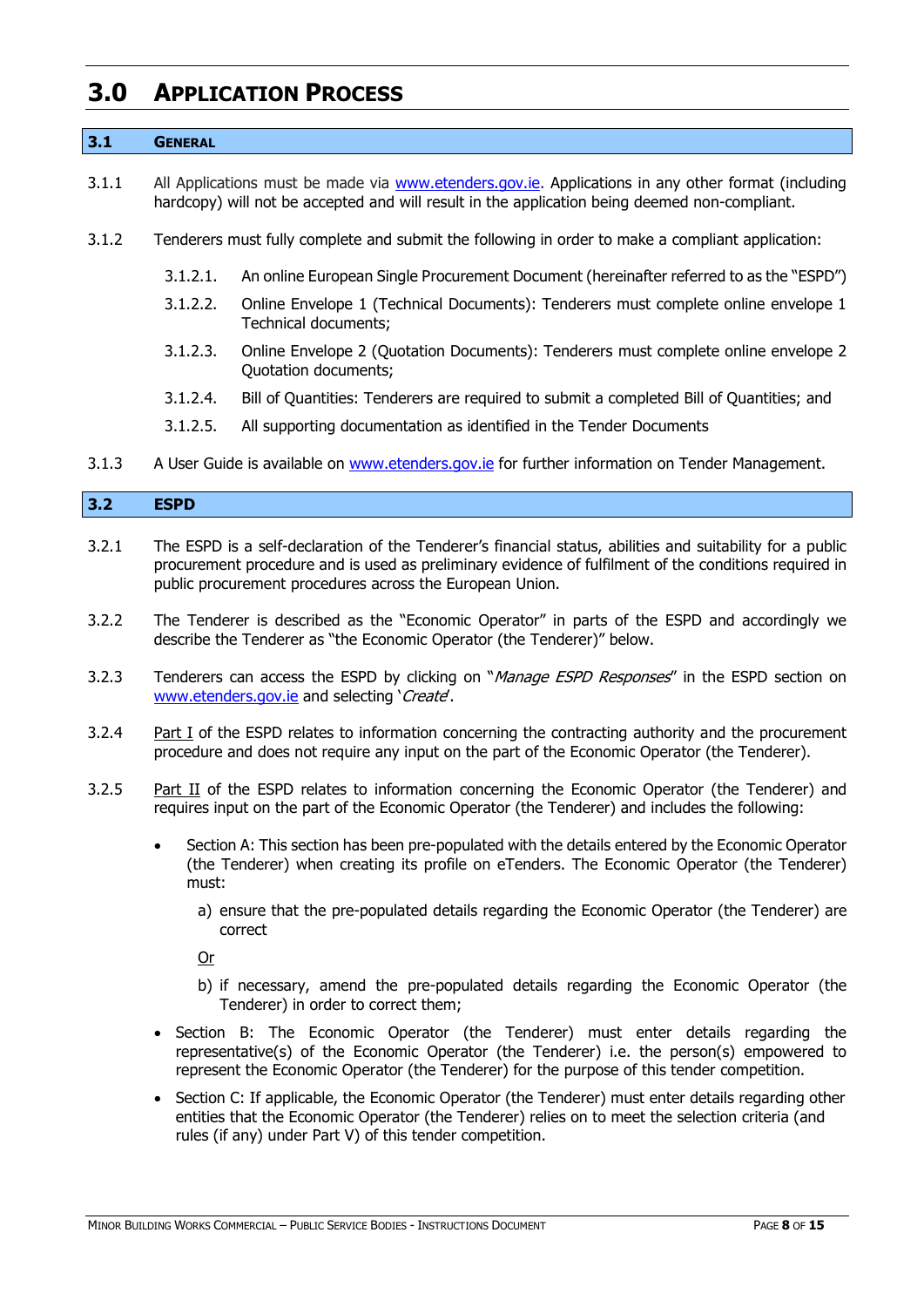(If a Tenderer is relying on the capacities of one or more other entities, those entities must also each submit an ESPD setting out the relevant information for the respective entity. In addition, where a group of entities, including temporary associations, participate together in this tender competition, a separate ESPD must be submitted for each of the participating entities).

- Section D: Section D of the ESPD does not require any input on the part of the Economic Operator (the Tenderer) for this tender competition.
- 3.2.6 Part III of the ESPD relates to exclusionary grounds<sup>11</sup> and requires input on the part of the Economic Operator (the Tenderer) as follows:
	- Part 3.A: The Economic Operator (the Tenderer) must answer all queries on these exclusionary grounds.
	- Part 3.B: The Economic Operator (the Tenderer) must answer all queries on these exclusionary grounds.
	- Part 3.C: The Economic Operator (the Tenderer) must answer all queries on these exclusionary grounds.
- 3.2.7 Part IV of the ESPD: Selection criteria. In order to comply with the selection criteria for this tender competition the Economic Operator (the Tenderer) must fully complete the Envelope 1 – Technical Documents, online Envelope 2 - Quotation Documents and Bill Of Quantities (a Note to this effect has been inserted by the LGOPC in Part IV of the online ESPD).
- 3.2.8 Part V of the ESPD does not require any input on the part of the Economic Operator (the Tenderer) for this tender competition.
- 3.2.9 Part VI of the ESPD allows the Economic Operator (the Tenderer) review its responses before selecting the date and location prior to submission of the ESPD.
- 3.2.10 The Economic Operator (the Tenderer) must select the '*Finalize'* button in the bottom right hand corner of the screen in order to submit the ESPD.

#### 3.3 ONLINE ENVELOPE 1 – TECHNICAL DOCUMENTS

#### $3.3.1$ Qualification questions

Tenderers must complete all of the 'Qualification questions' for online envelope 1 on www.etenders.gov.ie.

Tenderers can access the 'Qualification questions' by clicking on the 'Answer questions' button in the envelope 1 section of the RFT on www.etenders.gov.ie.

 $3.3.2$ A tender submission that includes an answer and/or response to a minimum selection criteria ("pass/fail criteria") question and/or declaration in the Online Qualification Questions which denotes that the Tenderer fails to meet the minimum selection criteria for appointment to the Framework Agreement shall be deemed to be a compliant submission but shall be adjudged to fail to meet the minimum selection criteria necessary for entry on to the Framework Agreement and, accordingly, shall not be awarded entry on to the Framework Agreement.

## 3.4 ONLINE ENVELOPE 2 – QUOTATION DOCUMENTS

#### $3.4.1$ Qualification questions

Tenderers must complete all of the 'Qualification questions' for online Envelope 2 on www.etenders.gov.ie.

Tenderers can access the 'Qualification questions' by clicking on the 'Answer questions' button in the envelope 2 section of the RFT on www.etenders.gov.ie.

 $11$  Exclusionary Grounds means exclusion grounds as defined in Regulation 57 of the Regulations.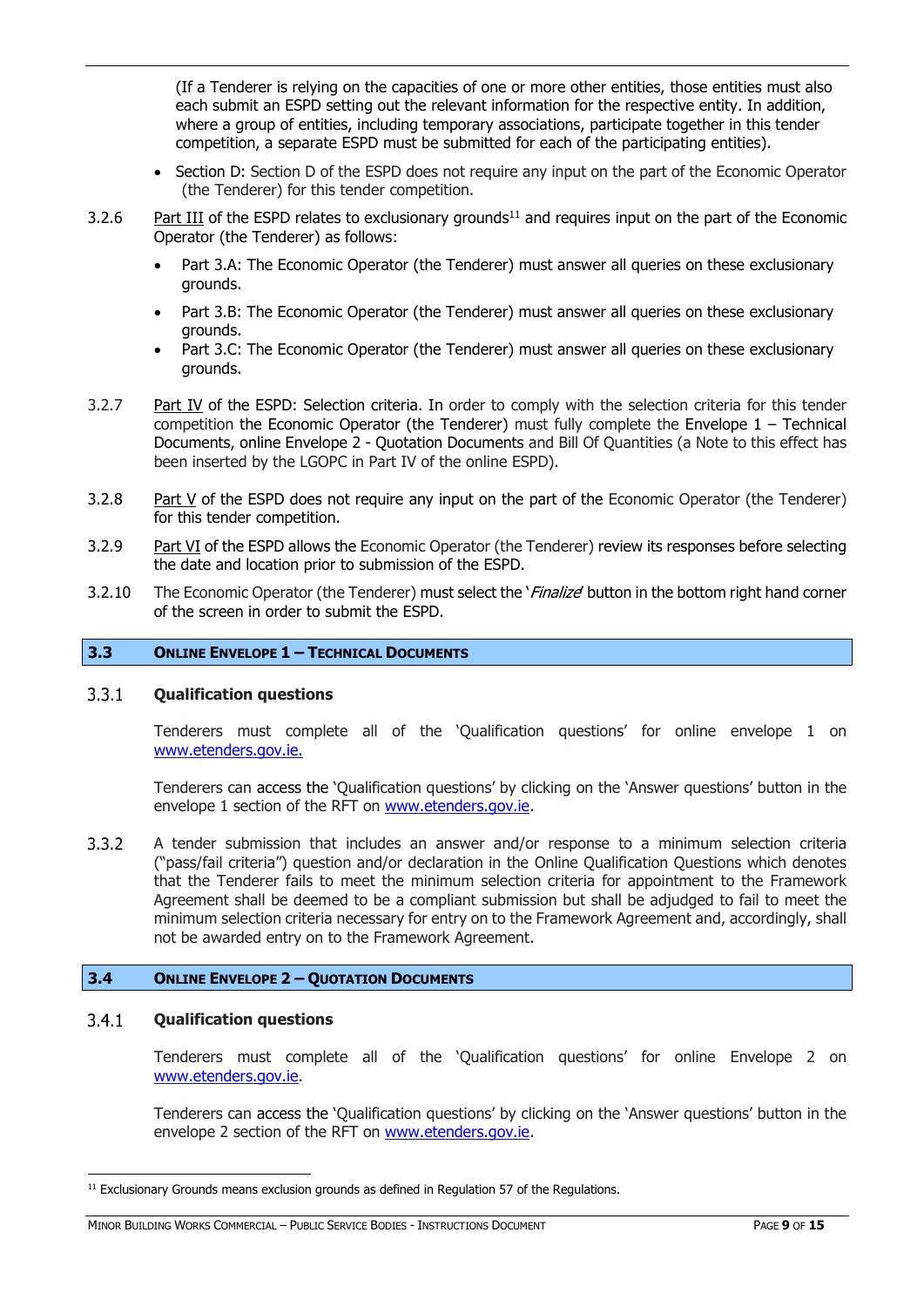#### $3.4.2$ Pricing

### (i) Ceiling Rates

Tenderers must complete the ceiling rates in the Pricing Document by entering their ceiling rates, (maximum all-inclusive hourly labour rates (ex vat)), for the following Contractors Personnel<sup>12</sup> electronically by clicking on the 'Price BoQ online' tab of envelope 2 on www.etenders.gov.ie -:

- 1) Contracts / Project Manager
- 2) Site Manager / Supervisor
- 3) Safety Officer
- 4) Craftworker
- 5) Construction General Operative; including Grade A, B and New Entrant
- 6) Apprentice

The ceiling rates will establish the all-inclusive hourly labour rates that may be proposed at sRFT stage.

The rates submitted shall be fixed as the ceiling rates for these works items applying over the initial 12 months of the Framework Agreement only. Thereafter, these 'ceiling rates' will not apply.

### (ii) Lump Sum

Tenderers must enter their total amount of lump sum notional tender 'Total quote' (ex vat) from their completed Pricing Document, electronically by clicking on 'Enter response sum' in Envelope 2 on www.etenders.gov.ie.

#### (iii) Pricing Document

Tenderers must upload the completed Pricing Document in Envelope 2 under 'Qualification Questions' by clicking 'Answer Questions' and proceeding to the relevant Question 6. The Tenderer must click on the folder icon to the right of relevant Question and then upload the Pricing Document. Microsoft Excel, PDF or Buildsoft Pricing Documents may be uploaded.

The Pricing Document can be obtained by clicking on 'Access documents' within the 'My Response' tab on www.etenders.gov.ie.

#### Notes:

- Failure by a Tenderer to enter correctly the 'Total quote' and 'Ceilings rates' electronically within Envelope 2 or failure to comply with any of the above requirements may deem their tender noncompliant. No further consideration shall be given by the Central Purchasing Body to a Tender deemed non-compliant.
- Envelope 2 is the electronic Form of Tender for this competition. Only correct price entries by a Tenderer within Envelope 2 including the 'Total quote' and 'Ceilings rates' will be acceptable and considered further in the competition.
- As set out hereunder, Tenderers will be considered for the award of a place on the Framework Agreement based on the ranking of their 'Total Quote'.
- The Tenderer must provide price entries in euro only, to two decimal places. The Tenderer must not use negative rates or zero rates; must not use blank spaces, use the term 'nil', 'included' or dashes or the like. All items within Envelope 2 must be priced and entered electronically.

<sup>&</sup>lt;sup>12</sup> The Contractors representative, supervisor and subcontractors, employees and other persons working on or adjacent to the site for the Contractor or Subcontractors, and other persons assisting the Contractor to perform the Contract.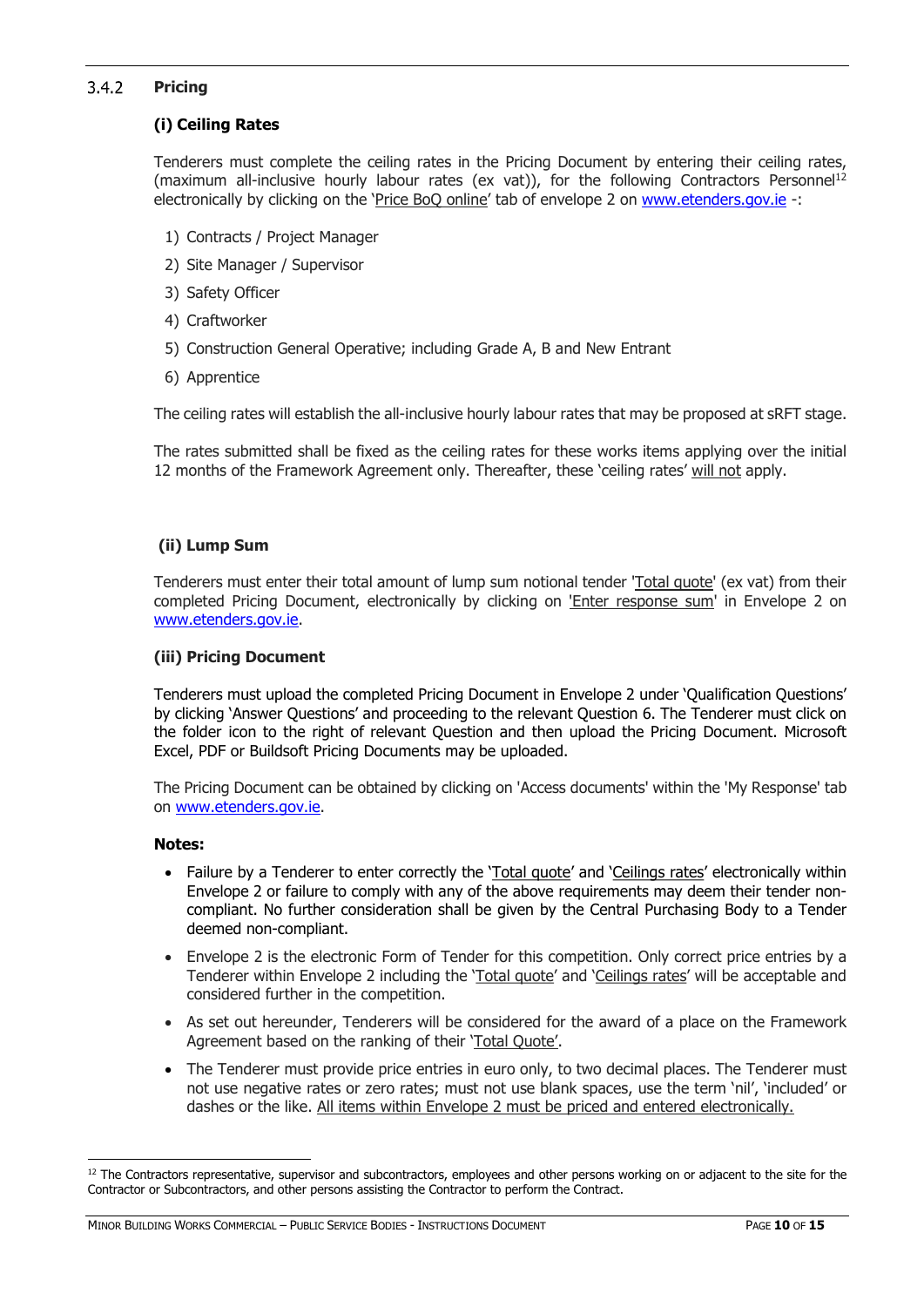#### 3.5 SUBMISSION OF RESPONSE TO TENDER COMPETITION

- $3.5.1$ Tenderers can review all information relating to the progress of their application via the 'My response' tab on www.etenders.gov.ie.
- $3.5.2$ Tenderers must click on the 'Submit response' tab prior to the Response Deadline to submit their Application.

#### 3.6 COMMUNICATIONS AND CLARIFICATIONS

- $3.6.1$ All queries from Tenderers in relation to the requirements of this tender competition shall be submitted online only through the messaging function on www.etenders.gov.ie no later than 10 calendar days prior to the deadline for the receipt of Applications.
- $3.6.2$ The LGOPC will endeavor to respond to all reasonable queries received without delay, in any case, no later than 6 calendar days prior to the deadline for the receipt of Applications, but does not undertake to respond to all queries received. Queries seeking interpretation of these Instructions may not result in a response.
- 3.6.3 The query and the LGOPC response will, where appropriate, be communicated to all those expressing an interest in this competition, without disclosing the name of the Tenderer who initiated the query.
- 3.6.4 If a Tenderer believes a query and/or its response relates to a confidential or commercially sensitive aspect of its Application, it must mark the query as "Confidential" and state the reason(s) why. If the LGOPC in its absolute discretion is satisfied that the query and/or its response should be properly regarded as confidential or commercially sensitive, the nature of the query and its response shall be kept confidential, subject to any obligations under law.

#### 3.7 RESPONSE DEADLINE

 $3.7.1$ It is the responsibility of each individual Tenderer to ensure that their tender is submitted by the response deadline noted on www.etenders.gov.ie.

#### 3.8 NOTICE OF ADDENDA

- $3.8.1$ The LGOPC reserves the right to update or alter these Instructions and the information and documents included with this tender at any time by notice via www.etenders.gov.ie to Tenderers.
- $3.8.2$ Any such notification will automatically become part of these Instructions.

#### 3.9 EXTENSION OF RESPONSE DEADLINE

 $3.9.1$ The LGOPC reserves the right, at its sole discretion, to revise the response deadline for receipt of tender submissions by giving notice in writing via www.etenders.gov.ie to Tenderers at any point up to the response deadline.

#### 3.10 CONFIRMATION OF APPLICANT DETAILS FORM

- $3.10.1$ As part of the within application the LGOPC may examine and verify the Tenderers' details including, but not limited to, the following:
	- Nature of the Tenderer;
	- Name of the Tenderer:
	- Address of the Tenderer;
	- VAT Registration Number of the Tenderer (if applicable);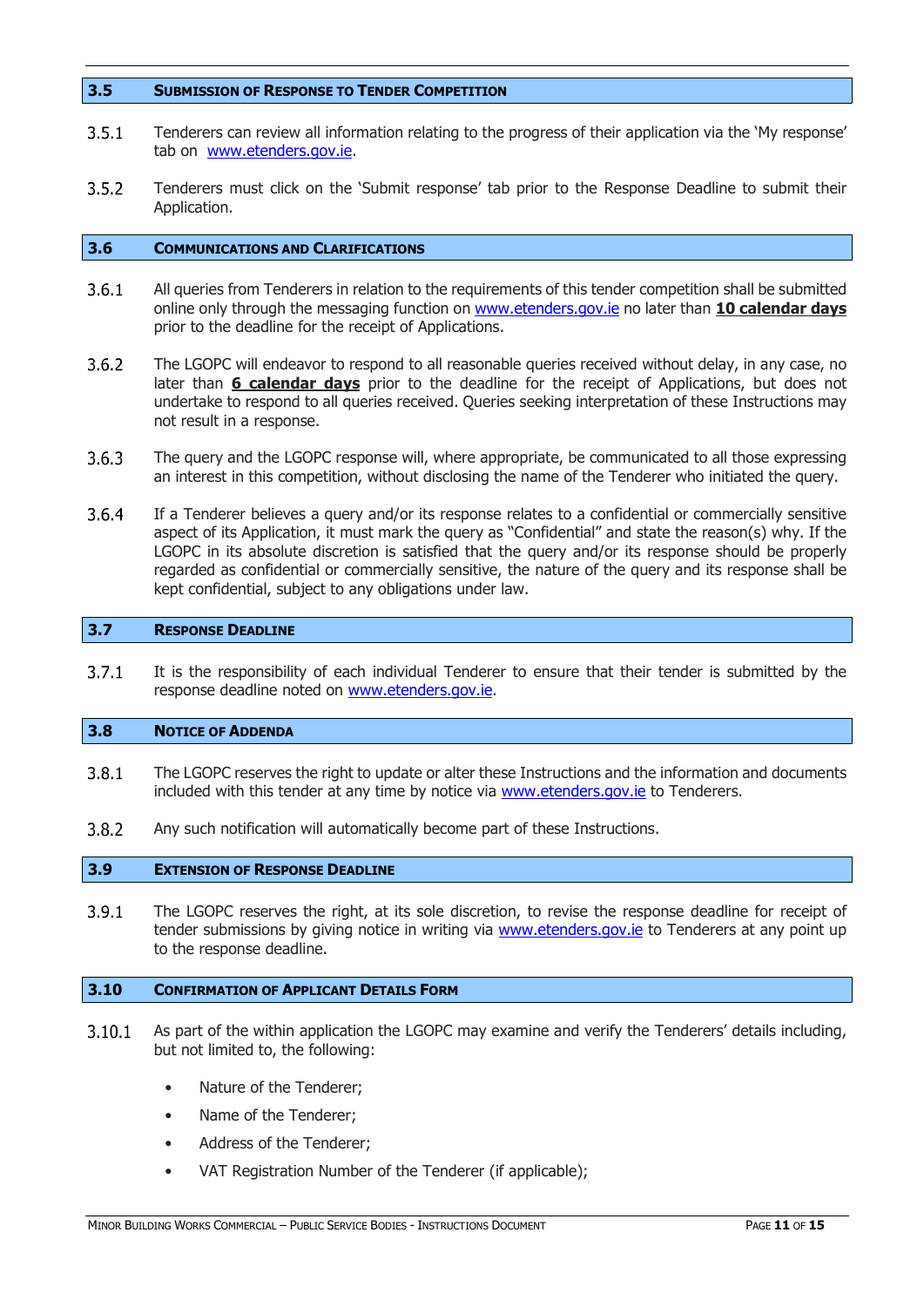- Company Registration Number of the Tenderer (if applicable);
- SupplyGov ID No. of the Tenderer (if applicable).
- $3.10.2$ Where, in the course of such examination, the LGOPC determines that a Tenderer has provided details which contain discrepancies, or which are incomplete and/or incorrect the LGOPC may forward to the Tenderer, by way of e-mail, either: (a) a blank Confirmation of Applicant Details Form (hereinafter referred to as a "COADF") requesting that the Tenderer insert the correct details and return same by way of e-mail or; (b) a pre-populated COADF requesting that the Tenderer confirm, by way of e-mail, the details as inserted by the LGOPC are correct.
- $3.10.3$ In circumstances where either a blank or pre-populated COADF is utilised the following terms shall apply:
	- Where details have been inserted in a pre-populated COADF by the LGOPC it is completed for convenience purposes only and it is incumbent upon the Tenderer to verify the details inserted are correct.
	- Providing or confirming incorrect or incomplete details in a COADF may lead to the Tenderers' exclusion from the application process herein, SupplyGov, the Central Purchasing Mechanisms (hereinafter the "CPMs") operating under same and the contracts issued under such CPMS.
	- The LGOPC may apply the details provided or confirmed in a COADF: (a) to the Tenderers' application generally; (b) in the event of any inconsistencies in other documents submitted as part of the Tenderers' application and; (c) as the basis for drafting declarations to be submitted as part of the Tenderers' application.
	- The Tenderer indemnifies and holds harmless the LGOPC for any errors, omissions or misinformation in the details initially submitted or where such details are provided or confirmed in the COADF whether such details were inserted by the LGOPC or the tenderer.
	- The LGOPC may from time to time prescribe certain language and terminology to be used by the Tenderer in the Tenderer's email correspondence in respect of confirming that the details as inserted by the LGOPC in a pre-populated COADF are correct. A failure by the Tenderer to use such language and terminology in the email correspondence may lead to it being excluded from the application process herein, SupplyGov.ie, the CPMs operating under same and the contracts issued under such CPMs.
	- The LGOPC may from time to time prescribe certain language and terminology to be used by the Tenderer in its email correspondence returning a completed COADF. A failure by the Tenderer to use such language and terminology in the email correspondence may lead to it being excluded from the application process herein, SupplyGov.ie, the CPMs operating under same and the contracts issued under such CPMs.
	- The confirmation, by way of e-mail, from a Tenderer that the details as inserted by the LGOPC in a pre-populated COADF are correct shall operate as if the pre-populated COADF had been signed and/or sealed (and witnessed appropriately) by the Tenderer and shall be construed accordingly for all legal purposes.
	- The return, by way of e-mail, of a previously blank COADF duly completed by a Tenderer shall operate as if the completed COADF had been signed and/or sealed (and witnessed appropriately) by the Tenderer and shall be construed accordingly for all legal purposes.
- 3.10.4 Nothing in the within obliges the LGOPC to verify the details submitted by the Tenderer and providing incorrect or incomplete information or details may lead to the Tenderers' exclusion from the application herein, SupplyGov.ie, the CPMs operating under same and the contracts issued under such CPMs.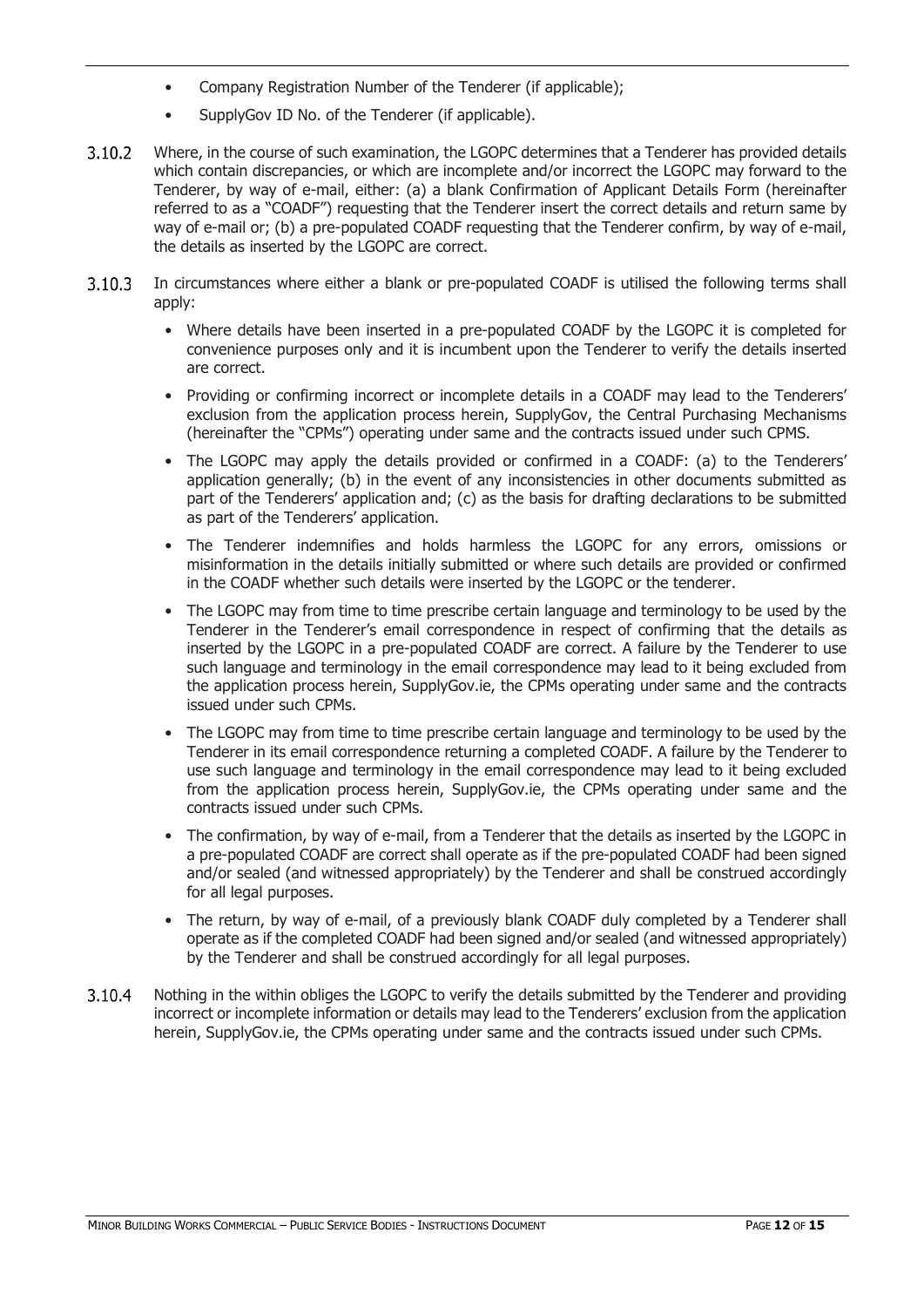## 4.0 TENDER EVALUATION & APPOINTMENT

#### 4.1 GENERAL

 $4.1.1$ Applications for admittance to the Framework Agreement will be evaluated by the LGOPC as follows:

| <b>PROCESS</b>    | <b>ACTION</b>                                |
|-------------------|----------------------------------------------|
| <b>Compliance</b> | Examine completeness of all Applications     |
| <b>Selection</b>  | Determine suitability of compliant Tenderers |
| Award             | Award marks and rank tenders                 |

#### 4.2 COMPLIANCE CHECK

- $4.2.1$ Applications will be checked to determine whether they are fully complete and include all information required.
- $4.2.2$ Applications passing the compliance check will then proceed to suitability assessment in accordance with the criteria set out in the Tender Documents.

#### 4.3 MINIMUM SUITABILITY CRITERIA

 $4.3.1$ Applications will be assessed against the minimum suitability criteria set out in the Tender Documents.

#### 4.4 TENDER AWARD

 $4.4.1$ All Applications that meet the minimum suitability criteria will be further assessed and ranked in terms of the following award criteria and ranking methodology established for securing a place on the Framework Agreement:

| <b>AWARD CRITERIA</b>                                      | <b>WEIGHTING</b> | <b>MAXIMUM</b><br><b>MARKS</b><br><b>AVAILABLE</b> |
|------------------------------------------------------------|------------------|----------------------------------------------------|
| Most Economically Advantageous Tender: Price (Total quote) | 100%             | 100                                                |

 $4.4.2$ To secure a place on the Framework Agreement, each Tenderer will be ranked based on the 'Total quote' submitted on www.etenders.gov.ie as follows -:

#### Score on price formula = (Maximum 'Score')-100\*(1- (Lowest 'Bid'/Bid))

- 'Score' = marks awarded,
- 'Bid'= Tenderers Total Quote.
- The Tenderer who submits the lowest 'Total quote' will be awarded 100 marks and position 1 on the  $4.4.3$ Framework.
- $4.4.4$ All other Tenderers will receive marks and be ranked in desending order in accordance with the score on price formula above.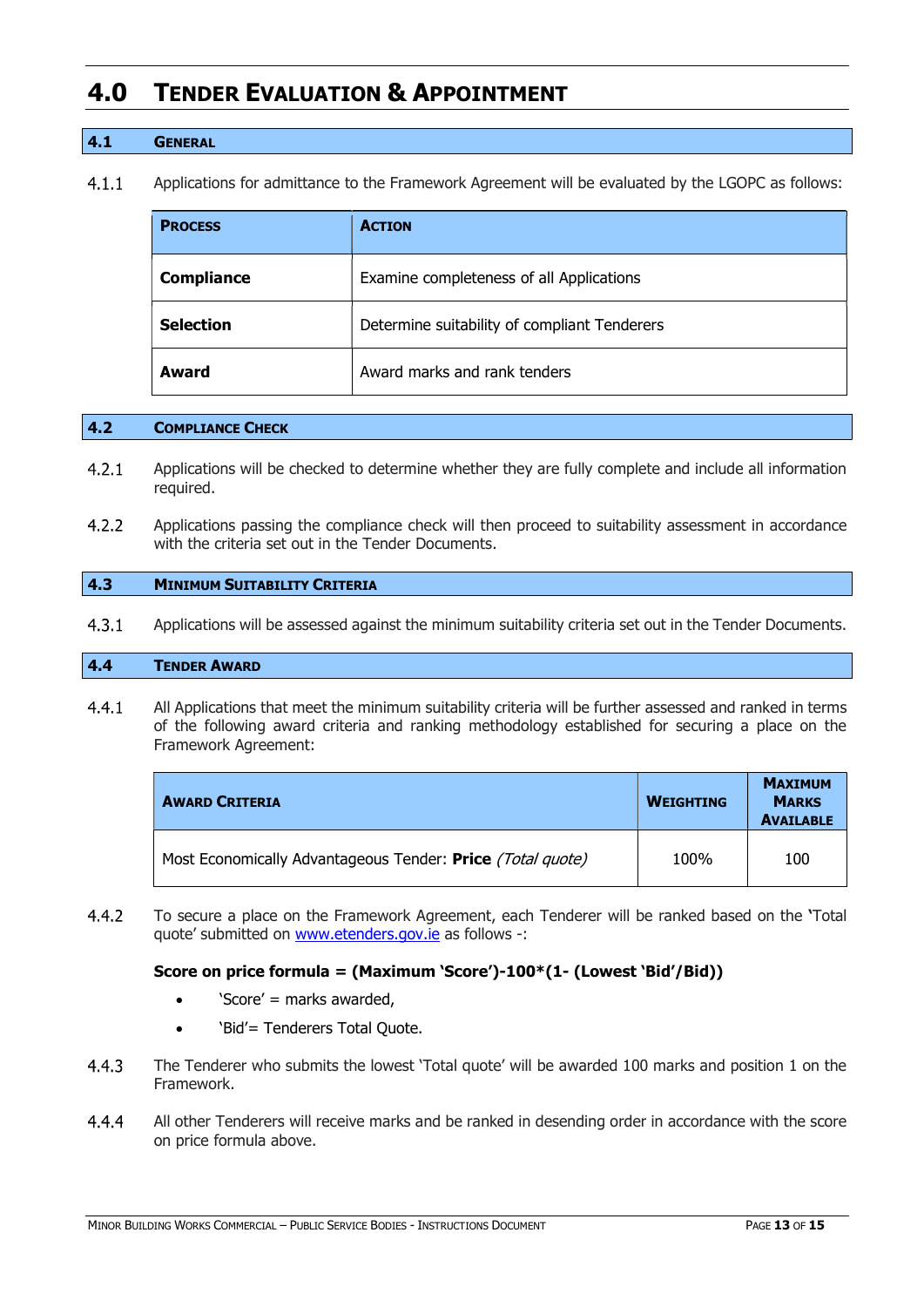$4.4.5$ The ranking by the LGOPC of the Tenderer's applications is for the purpose of generally assembling the Framework Agreement only. The ranking by the LGOPC of a Tenderer on the Framework Agreement does not have any relevance to or impact on the subsequent award of contracts by Contracting Authorities following an sRFT.

#### 4.5 COMMUNICATIONS AND CLARIFICATIONS

- $4.5.1$ During the evaluation period, the LGOPC may seek clarification of tender submissions via www.etenders.gov.ie.
- $4.5.2$ The Tenderers response to requests for clarification shall be submitted via www.etenders.gov.ie no later than the date specified by the LGOPC and must not materially change any of the elements of the submitted Application.
- $4.5.3$ If a Tenderer fails to comply in any way with these Instructions, the LGOPC may disqualify the Tenderer concerned and reject its Application. Without prejudice to this right the LGOPC may seek clarification or further information from the Tenderer (that does not materially alter its Application) or take any other step permitted by law.
- $4.5.4$ Requests for clarification or further information from the Tenderer shall not be construed as an indication of success in the tender competition.

#### 4.6 NOTIFICATION OF TENDER EVALUATION

- $4.6.1$ Following the evaluation of tender submissions, all Tenderers will be informed in writing via www.eTenders.gov.ie of the outcome of the evaluation.
- $4.6.2$ Any notification of successful Tenderer status by the LGOPC shall not give rise to any enforceable rights by the Tenderer.

#### 4.7 STANDSTILL PERIOD<sup>13</sup>

- $4.7.1$ The LGOPC decision on the outcome of the tender evaluation process will be communicated electronically via **www.eTenders.gov.ie** to Tenderers.
- $4.7.2$ The LGOPC will observe a Standstill Period of fourteen (14) days minimum between the communication of the award decision to the Tenderers and the formal conclusion of the Framework Agreement.
- $4.7.3$ No contract can or will be executed or take effect until at least fourteen (14) calendar days after the day on which the Tenderers have been sent a notice informing them of the outcome of the tender evaluation.

#### 4.8 FRAMEWORK AGREEMENT

- $4.8.1$ Following the expiry of the standstill period, successful Tenderers will be invited to enter into the Framework Agreement by formally signing the Multi-Party Framework Agreement. A copy of the Framework Agreement has been published with the Tender Documents.
- 4.8.2 On receipt by the LGOPC of the Framework Agreement signed by the successful Tenderer, the Tenderer will be appointed to the Framework.
- $4.8.3$ No amendments to the Framework Agreement will be accepted or negotiated. Should a successful Tenderer fail to enter into a Framework Agreement in the required form, that Tenderer shall not be appointed to the Framework Agreement.

<sup>&</sup>lt;sup>13</sup> means a period of time to allow for effective pre-contract remedy to unsuccessful Tenderers. The Contracting Authority may not conclude a contract with the identified preferred Tenderers during this time.

MINOR BUILDING WORKS COMMERCIAL – PUBLIC SERVICE BODIES - INSTRUCTIONS DOCUMENT **FOUR SERVICE 14 OF 15**